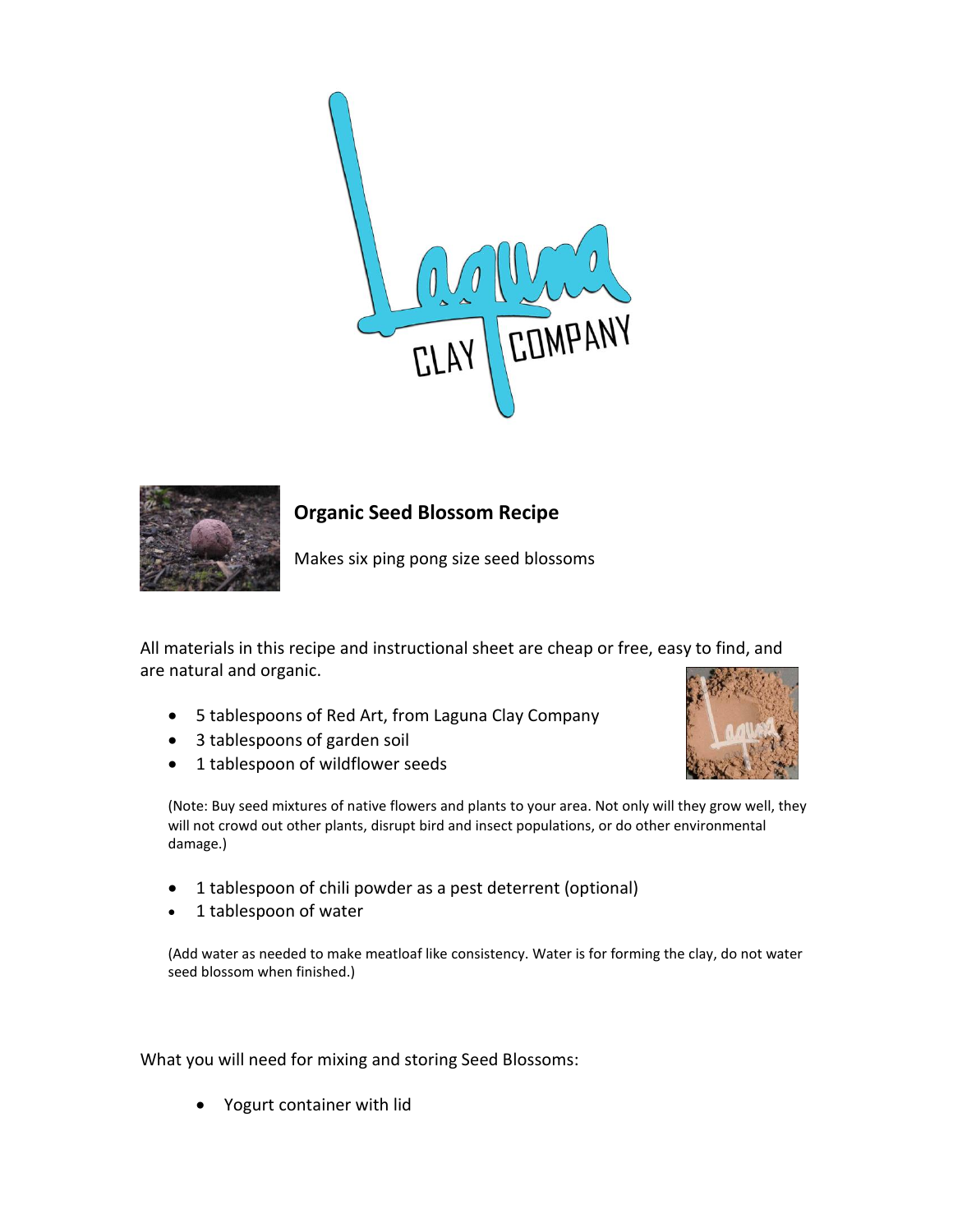• Empty Egg carton

### *Instructions:*

Mix 5 parts clay with 1-part compost and 1-part flower seeds into the container. Put 1 tablespoon of water into the mixture. Add water a necessary but make sure not to make your mixture into a goopy sloppy mess!

Knead with hands into a ball, flatten it out like a tube and cut 1" spacing or to desired size. We would recommend wearing latex gloves when rolling the balls, tubes, and making the actual blossom.

Take each cut and make into a small ball and place into egg carton to dry.



Place egg carton by a window to help dry. Please allow 3 days to days thoroughly before tossing.



## **Choosing a Site**

Choosing a suitable site is as crucial as choosing suitable seeds. Some might view seed blossom tossing as "vandalism".

### *Best Site Choice*

We want to make sure the land has been orphaned and would be suitable for wildflowers. We want to attract other wildlife to help pollinate the wildflowers to be.

Here is a good check list to consider when searching for a site.

- 1. Make sure the site is not a conservation area?
- 2. Make sure the area is not privately owned.
- 3. Make sure the land is not set aside for agricultural purposes.
- 4. Make sure the site is abandoned and can be benefit from the seeds.
- 5. Make sure the site is not a future construction site.